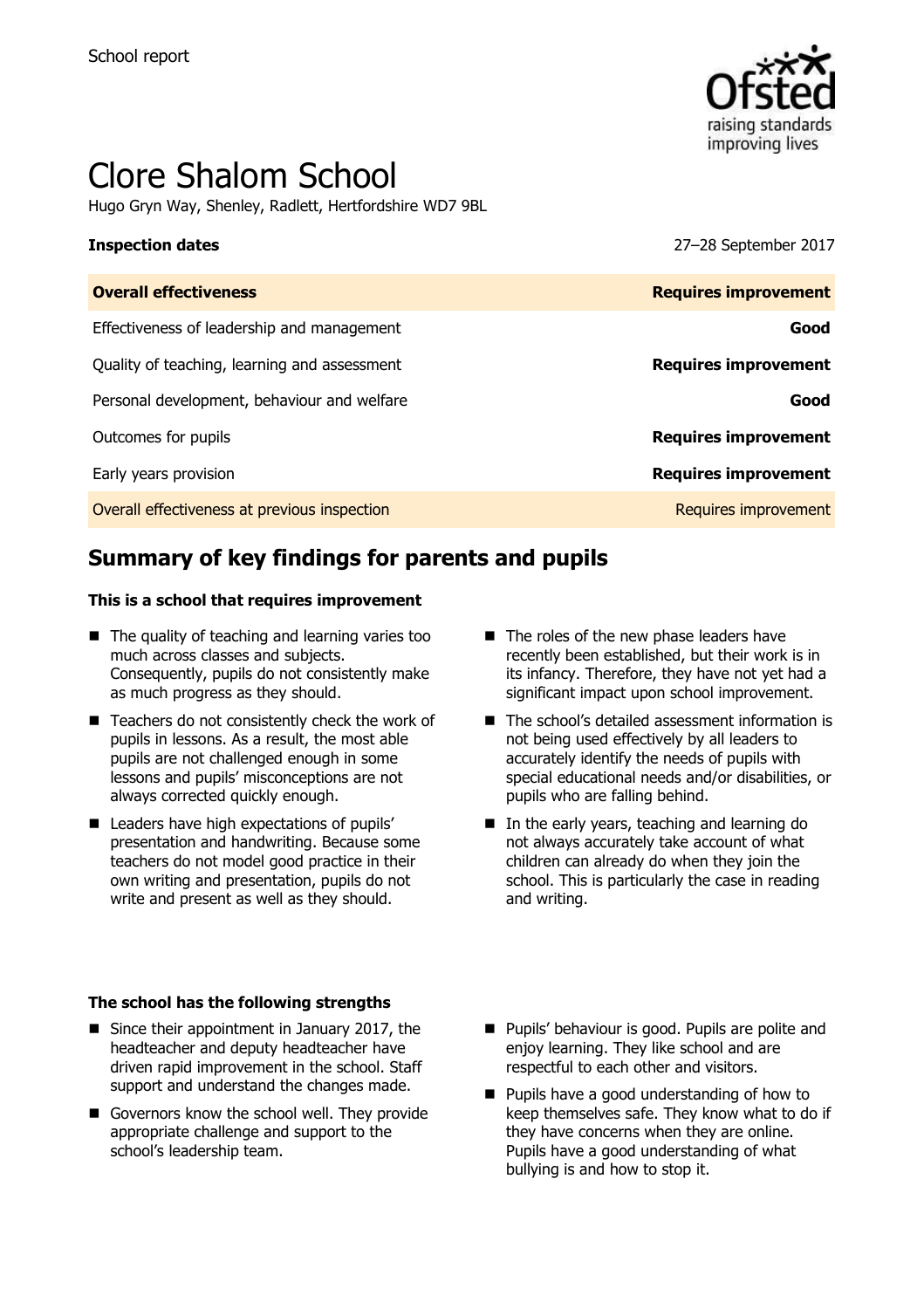

# **Full report**

### **What does the school need to do to improve further?**

- **IMPROVE THE QUALITY OF THE 19 THEORY CONSESS** Improve the quality of teaching, learning and assessment in the school by:
	- ensuring that teachers check pupils' work more closely in lessons so that all pupils, and particularly the most able, are appropriately challenged and supported
	- ensuring that all teachers model the school's expectation for handwriting and feedback when they are writing in pupils' books
	- sharing the successful methods evident in the most effective teaching across the school.
- Develop the roles of middle leaders by ensuring that they:
	- make better use of assessment information to identify pupils who are falling behind, or who have special educational needs and/or disabilities
	- check the work of teachers more closely and act more quickly to ensure that  $\frac{1}{2}$ the differing needs of pupils are being met in all lessons
	- check that pupils access good learning in a wide range of subjects across the  $\frac{1}{2}$ curriculum.
- $\blacksquare$  Ensure that teaching meets the needs of all children in the early years by:
	- planning learning that builds on each child's starting point
	- increasing the challenge for the most able children, particularly in reading and writing.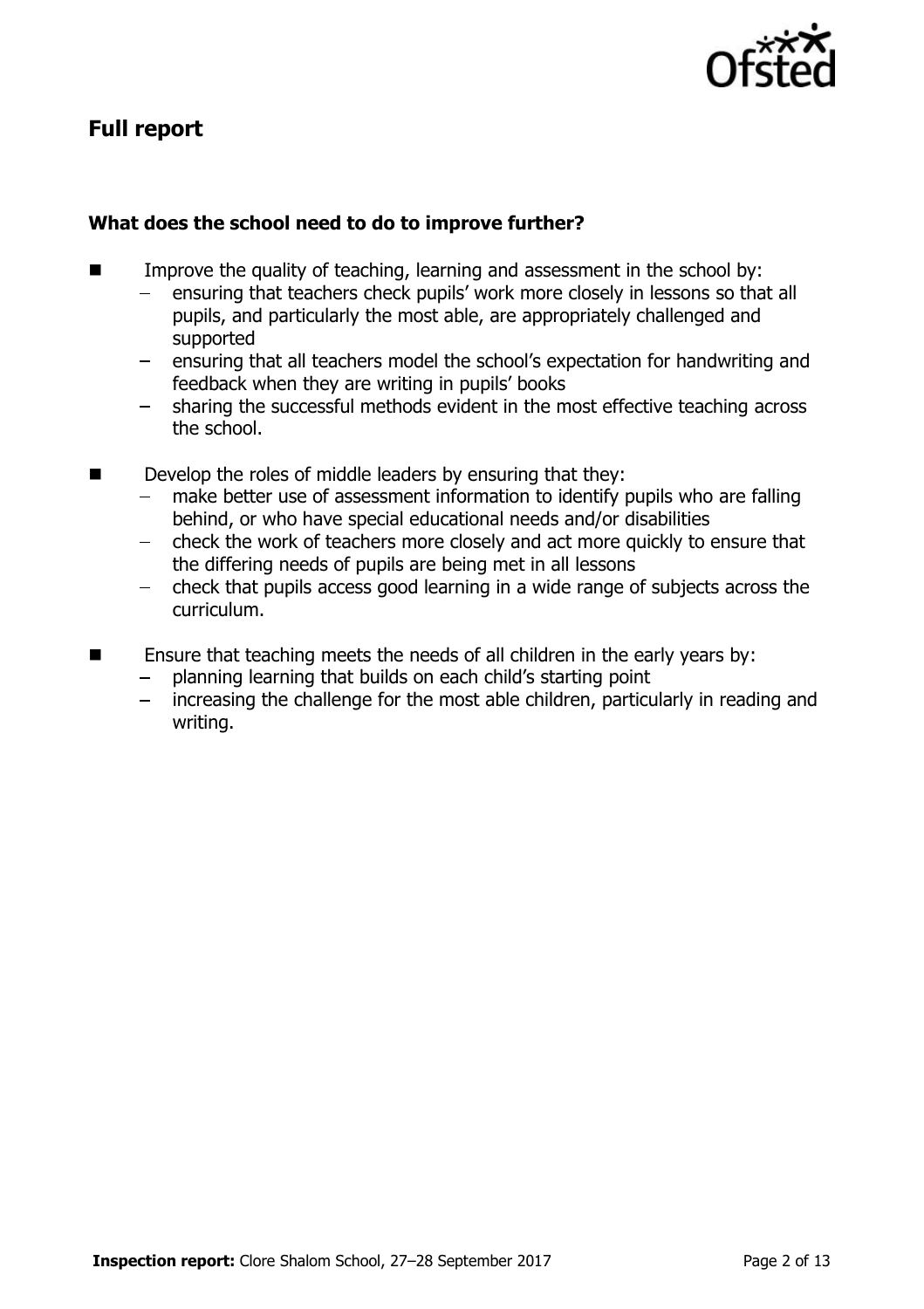

# **Inspection judgements**

#### **Effectiveness of leadership and management Good**

- Since their appointment, the headteacher and deputy headteacher have worked relentlessly to raise the expectations of staff for pupils. As a result, inadequate teaching has been eradicated and pupils' behaviour and attitudes to learning have improved significantly.
- Senior leaders have an accurate understanding of the school's strengths and weaknesses. They have correctly identified that the most important priorities for improvement are ensuring that teaching and coverage of a broad curriculum improve quickly.
- Leaders have managed significant changes in staffing effectively. They set high expectations for all new staff. As a result, teaching is improving and there are skilled teachers who can support others to improve their work.
- Leaders use performance management to address weaknesses and to set challenging targets for teachers. Targets are linked to school priorities. Leaders have improved the management of support staff so that their work is now monitored and their training needs are identified. As a result, activities delivered by support staff are helping pupils to make better progress in lessons.
- Leaders are improving the curriculum so that it provides greater breadth and caters for a wide range of abilities and interests. The curriculum is enhanced by trips, sporting clubs and visitors. Pupils in Years 5 and 6 spoke to inspectors with enthusiasm about their visit to RAF Hendon. A chocolate-themed week successfully enabled pupils to complete lessons linked to science, geography and history. Leaders have consulted pupils through the school council about the curriculum and are responding to their suggestions. For example, leaders have added more opportunities to learn about a range of religions in more detail.
- Spiritual, moral, social and cultural education is embedded in the school's ethos and in its promotion of British values. Leaders recognise the importance of preparing pupils for life in modern Britain and this is reflected in lessons which teach respect for, and understanding of, other religions. The curriculum provides opportunities for pupils to learn about the police and fire services. Pupils in Year 6 complete a citizenship programme.
- Leaders use the primary physical education and sports funding well. Sports coaches work alongside school staff and model techniques. This is improving teachers' knowledge and skills so that they deliver good teaching in physical education (PE) lessons. Funding has also been used to improve the quality of sports equipment. A wide range of sports are available to pupils in lessons and in the popular after-school sports clubs. The school takes part in a wide range of sports within the Hertsmere Sports Partnership of schools and this provides pupils with opportunities to take part in competitions.
- The number of disadvantaged pupils at the school is small. Leaders use pupil premium funding effectively by monitoring each pupil's progress closely and providing an individualised programme of support for them. Disadvantaged pupils access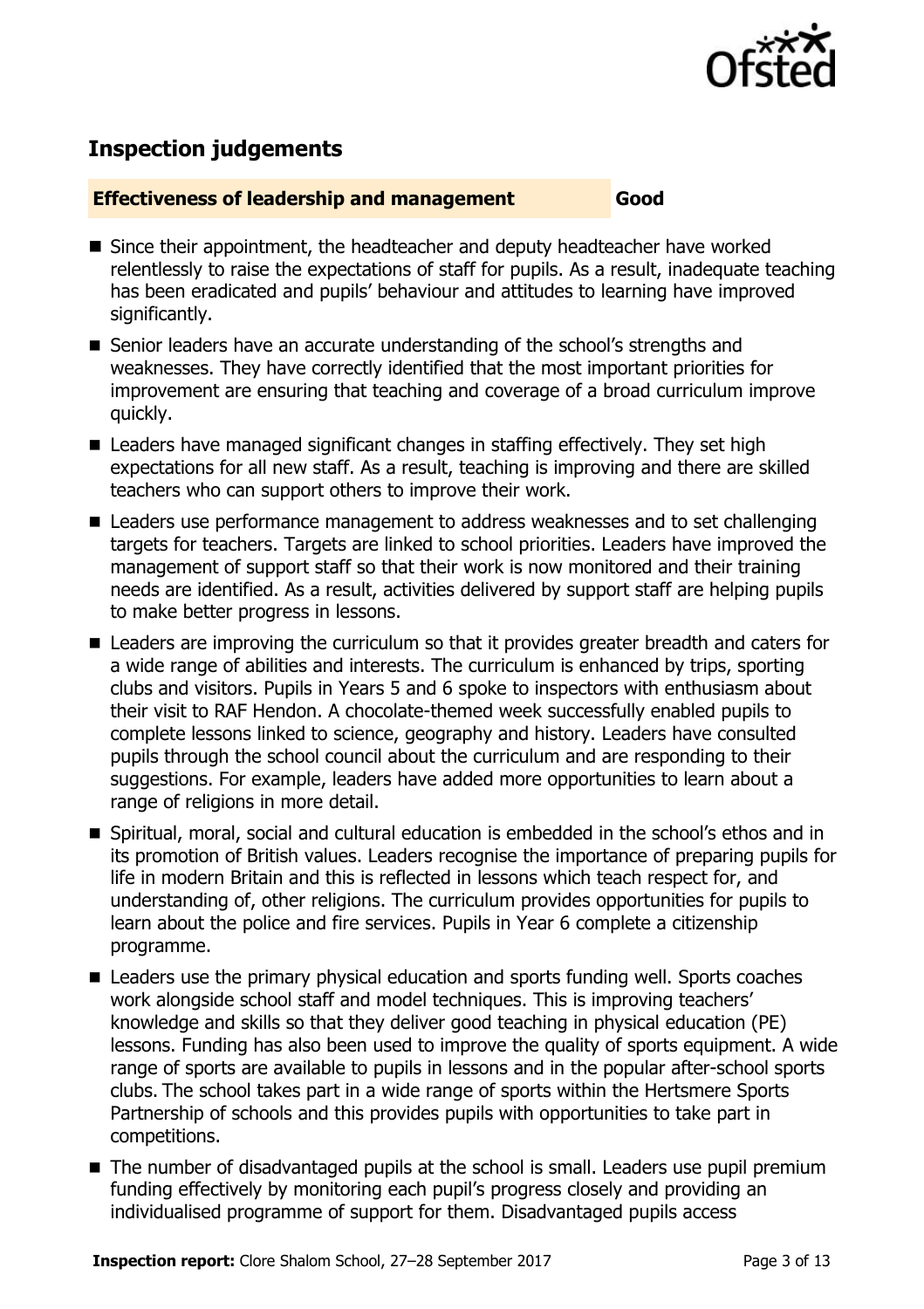

interventions such as one-to-one tutoring. They receive additional time from teachers or teaching assistants in lessons. As a result, disadvantaged pupils currently at the school are making strong progress from their individual starting points.

- A high proportion of parents say that the school is well led and managed. Several commented on the rapid improvement since the appointment of the current headteacher and deputy headteacher. One parent said: 'The school has come on leaps and bounds.' This view is echoed by staff. For example, one teacher said: 'Leaders are supportive of staff and children. They invest in our training and are making us better teachers.'
- Senior leaders have introduced thorough systems to check how well pupils are learning by completing detailed analysis of assessment information, observing lessons and looking at pupils' work. Leaders use this information to allocate support for pupils who need to make better progress.
- The new phase leaders are starting to check the quality of teaching, learning and assessment in their year groups but have not yet had a significant impact on school improvement.
- Funding for pupils who have special educational needs and/or disabilities is used well to implement the advice of outside agencies to support pupils with the greatest need. However, leaders recognise the need to make better use of assessment information to identify pupils who are making slow progress and who have special educational needs and/or disabilities so that their needs can be met in lessons and through additional support.
- The local authority has provided considerable support to the school during a period when there was not a permanent headteacher or deputy headteacher. They assisted governors in appointing interim leaders and arranged consultant support to improve teaching. However, the local authority's evaluation of the school is not accurate and does not reflect the current quality of teaching, learning and assessment, or of outcomes for pupils.

#### **Governance of the school**

- Governance has improved significantly since the previous inspection. Governors have benefited from support from the local authority and from training to improve their practice. They are increasingly providing effective strategic leadership of the school.
- Governors work closely with leaders to monitor all aspects of the school's work. This enables them to evaluate the impact of leaders' work to raise standards. As a result, governors know the school well and provide effective challenge to school leaders.
- Governors collect the views of parents and pupils and work hard in the community to develop positive relationships. One governor stated: 'We have moved from a position of opposition to partnership with our parents.' This view is supported by parents who recognise the improvements within the school.
- Governors complete annual skills audits and use this information to plan their training and to identify priorities when recruiting new governors. As a result, the governing body has a wide range of skills which enable them to support the school well.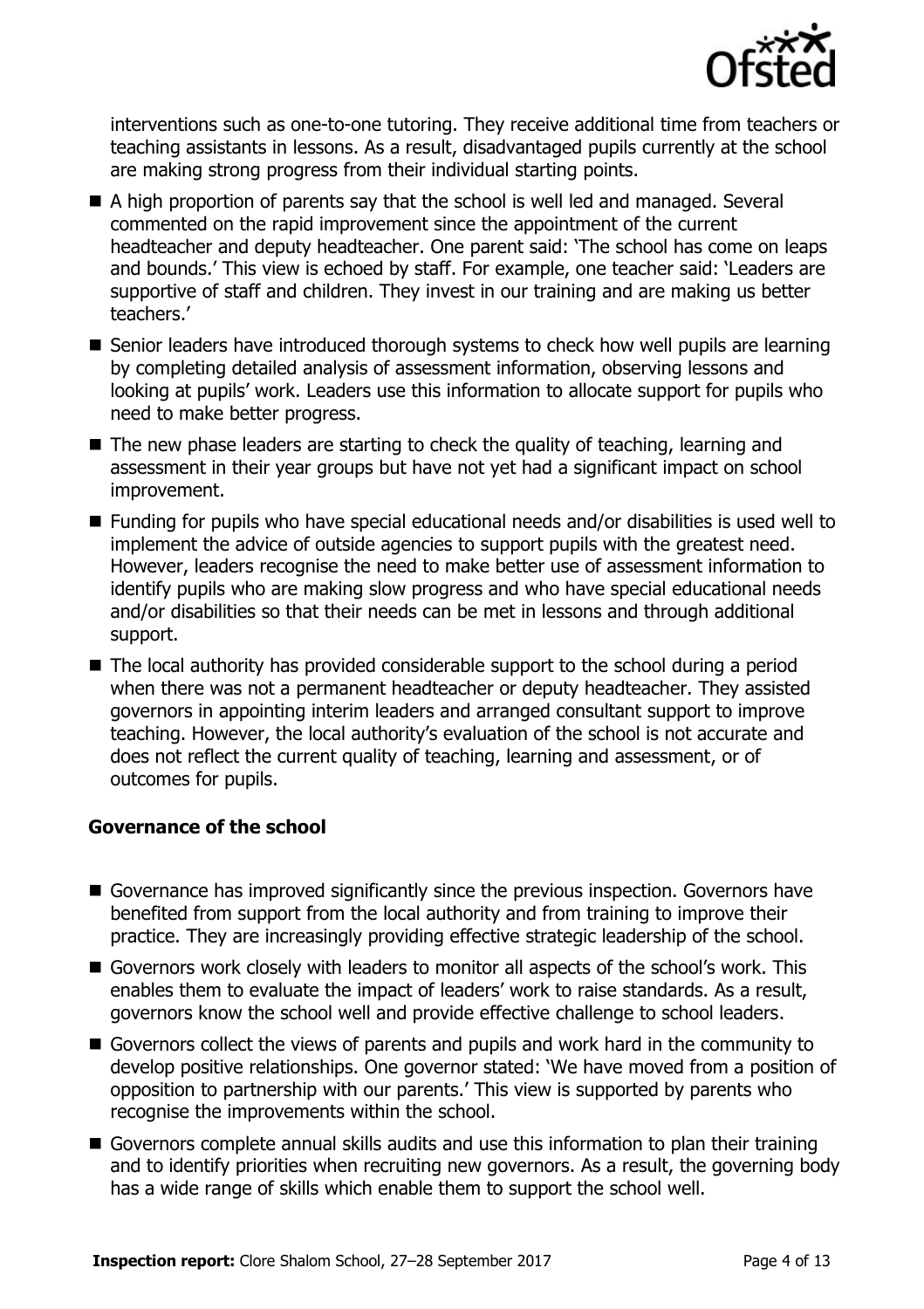

■ Governors monitor safeguarding closely and ensure that leaders follow school policies correctly and use safe recruitment practices when appointing new staff.

### **Safeguarding**

- The arrangements for safeguarding are effective. There is a culture of vigilance in the school, which ensures that pupils are safe and possible concerns are identified quickly.
- Regular training and weekly updates are provided for all staff in relation to safeguarding.
- Induction meetings ensure that new staff understand school safeguarding and child protection policies and procedures.
- Pupils have a good knowledge of e-safety. They understand the risks and how to manage them. Workshops for parents enable them to understand how to support their children to stay safe online.
- The pastoral team monitors records about behaviour incidents and attendance closely. Any concerns are recorded and leaders review information to identify whether additional support for pupils is needed. Referrals to outside agencies are made in a timely manner.
- The school site is secure and access by visitors carefully controlled. Potential risks are considered carefully before educational visits.

#### **Quality of teaching, learning and assessment Requires improvement**

- The quality of teaching and learning is too variable. Teachers do not have consistently high expectations of what pupils can achieve. In too many lessons, work is either too easy or too hard for pupils. In some cases, the most able pupils are not challenged sufficiently and this means that they do not make the progress they are capable of.
- In some lessons, teachers do not check the work that pupils are doing closely enough. This results in pupils making errors that are not always identified or pupils working on tasks that are too easy.
- $\blacksquare$  The use of teaching assistants to support pupils varies. In many lessons, teaching assistants are effective in providing support at the right times. However, there are also occasions where teaching assistants do not respond to pupils' needs effectively when pupils are stuck.
- The questioning skills of teachers and teaching assistants vary. At its best, questioning is used to help pupils to develop and improve their ideas. For example, in a Year 5 English lesson, pupils were asked to justify why they had used descriptive language in a character description. However, there are examples where questions do not make pupils focus on the errors they are making.
- $\blacksquare$  The teaching of writing is improving. Teachers have high expectations of pupils to write with a clear purpose. For example, in a Year 6 lesson, the teacher modelled how to use similes, metaphors and inference to create atmosphere. Pupils then used these techniques in their own writing.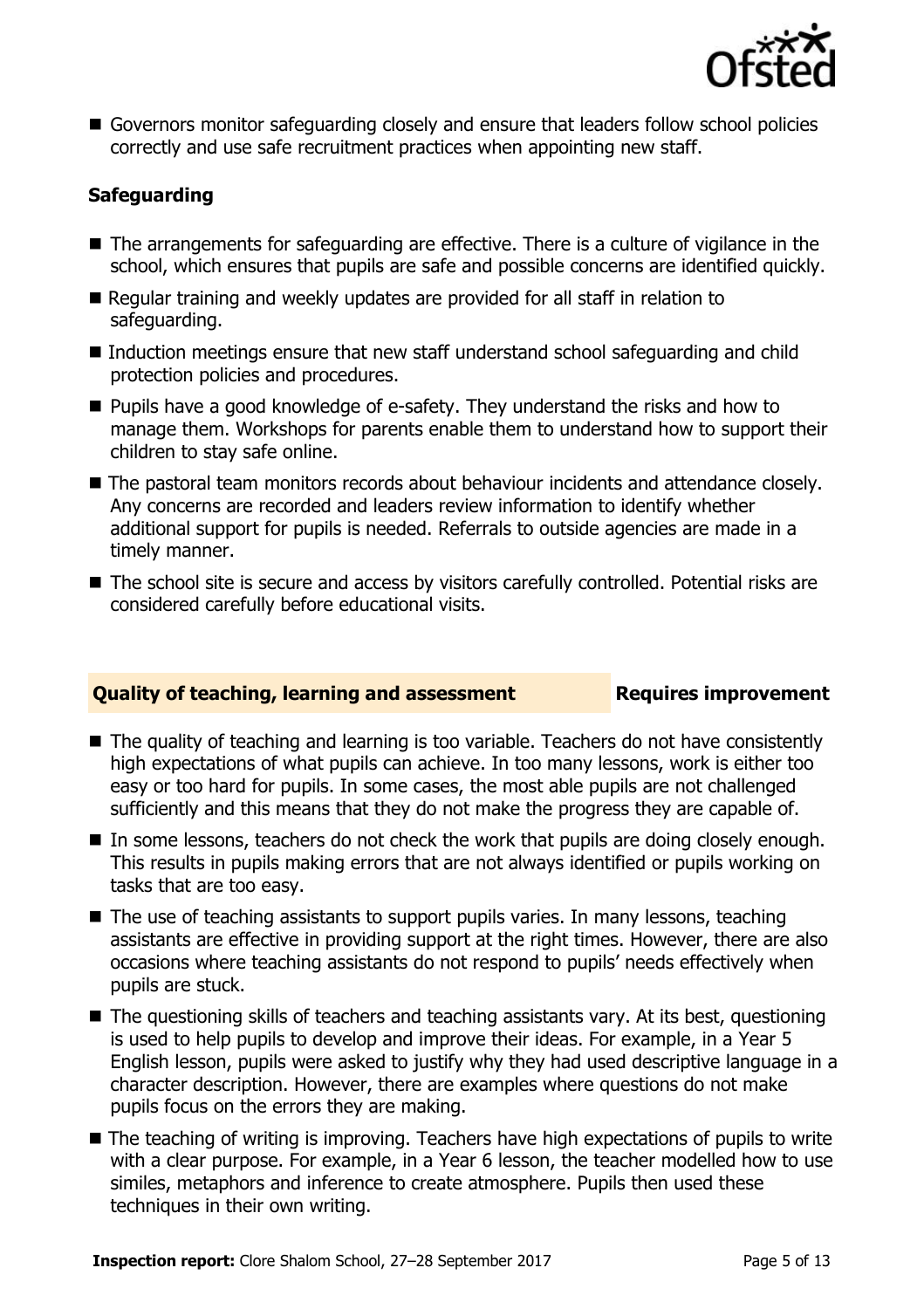

- The leadership team's priority of improving writing is reflected in the school environment. Pupils' work often demonstrates the increased expectation for handwriting and presentation across the curriculum. Pupils receive regular handwriting lessons. Work of a high standard is displayed so that pupils can see good practice and learn from it. However, teachers do not always model good handwriting when marking pupils' books. As a consequence, pupils do not always write well.
- Teachers use challenging texts to support pupils to develop reading skills. This enables pupils to understand how authors use different techniques to engage the reader.
- **Pupils are increasingly able to explain how they write for different purposes, particularly** in Years 5 and 6. For example, they can explain how they choose words or phrases to describe a character or the setting when they write stories.
- Phonics teaching varies in quality. Adults model sounds correctly, but do not always consider what pupils already know or can do when they are setting activities. Consequently, pupils are not always provided with enough challenge and do not make rapid progress.
- In mathematics, teaching includes the use of practical resources and images to develop pupils' understanding. For example, Year 4 pupils make physical models of numbers to show their understanding of place value and this enables them to complete calculations accurately.
- **Pupils, and the vast majority of parents, value the school's approach to homework.** Pupils say that they enjoy choosing from a selection of activities across each half term, which enables them to complete work in English, mathematics and the wider curriculum. One parent commented that her two children look forward to doing homework now, whereas in the past they were reluctant.

#### **Personal development, behaviour and welfare Good**

#### **Personal development and welfare**

- The school's work to promote pupils' personal development and welfare is good.
- Staff and governors are successful in ensuring that the school provides a safe environment in which pupils can learn. As a result, pupils are friendly, confident, sociable and inquisitive.
- **Pupils say that they enjoy lunchtimes. They have access to equipment so that they can** play games, and quiet areas where they can sit and talk with their friends.
- **Pupils have a good understanding of how to stay safe, including when online. Pupils can** explain what they should do if they are concerned about what they access on the internet.
- The new school council enables pupils to share their ideas and contribute to decisions about the school. This has recently included discussions about the curriculum and equipment for the playground. This is supporting leaders in taking actions to make improvements.
- **Pupils confidently answer questions and share their ideas during whole-class discussions**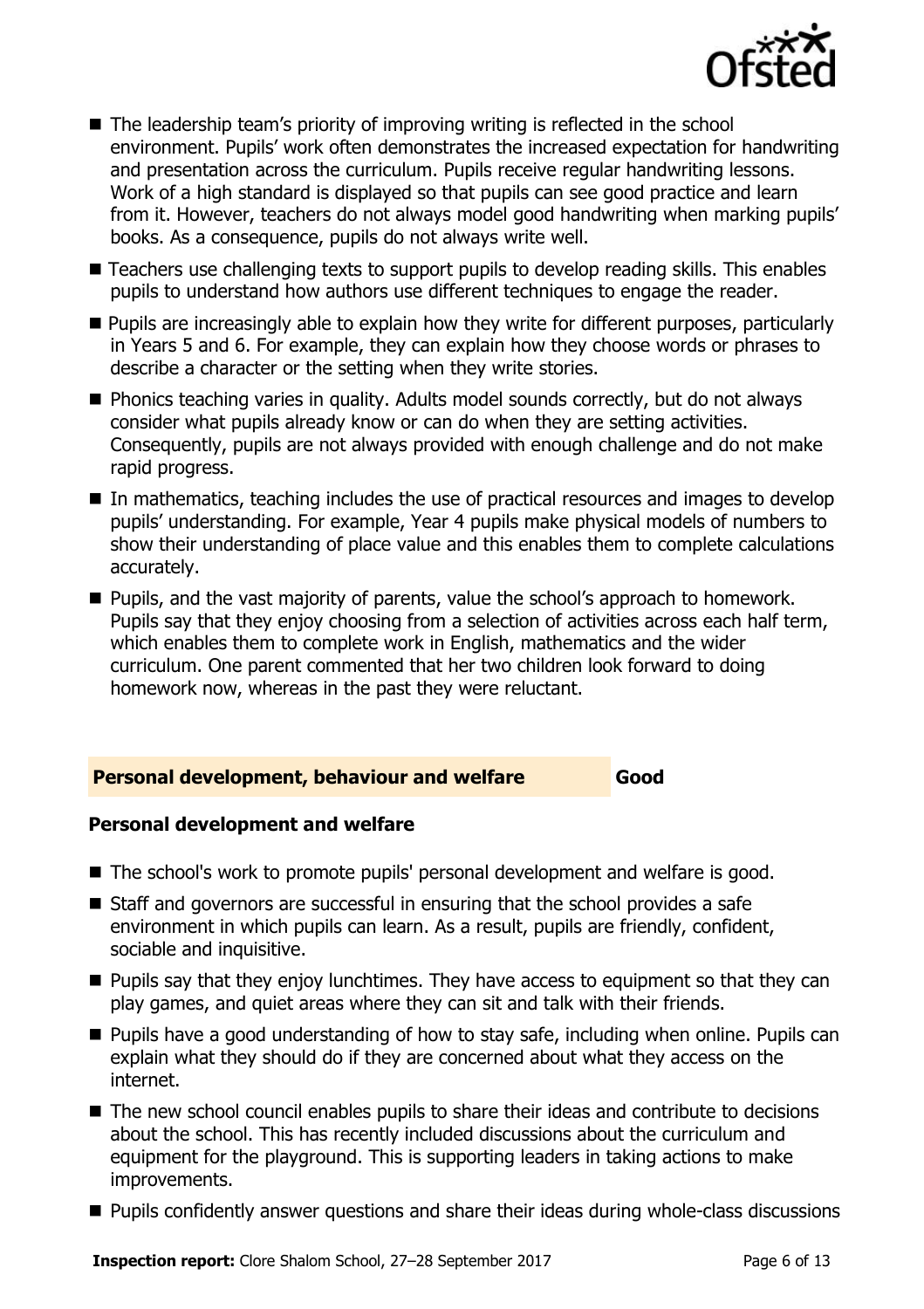

and when working in pairs or small groups.

**Parents recognise the improvements made to the school by the senior leadership team** and almost all say that their children are cared for and feel safe. Several parents commented that their children look forward to coming to school and enjoy learning.

#### **Behaviour**

- The behaviour of pupils is good. Pupils respond to leaders' high expectations and, consequently, behaviour has improved significantly. Pupils' positive behaviour enables almost all lessons to run smoothly. However, some teachers have to manage occasional low-level disruption.
- **Pupils move around the school calmly and sensibly, showing courtesy and respect for** adults and each other. Pupils were keen to know if inspectors were enjoying their visit to the school.
- Leaders know pupils well and provide effective support for those pupils with identified behavioural difficulties. This includes the deployment of teaching assistants, who help pupils to focus on tasks. Leaders work well with outside agencies to seek specialist advice. They use this advice effectively to meet the needs of individuals.
- Pupils' understanding of bullying is very well developed. Pupils in Year 1 can give an accurate definition of bullying and can explain how they can seek help if they are being bullied. One pupil in Year 2 commented that: 'Bullies need to be helped because they do not understand how they are hurting other children.'
- Pupils' attendance in the school is in line with national averages overall. The school's attendance team ensures that absence is followed up every day using 'first day calling'. There is a reward system in place to recognise high attendance with certificates.

### **Outcomes for pupils Requires improvement**

- Children typically enter the school with skills that are average or above average for their age and leave the early years with a good level of development that is above the national average. Many children make good progress from their starting points, but the most able are not sufficiently challenged. Consequently, the most able children do not make enough progress, particularly in reading and writing.
- In 2016, key stage 1 outcomes in reading were high compared to the national average. Key stage 1 outcomes in writing, mathematics and science were lower than the national average in 2016. In 2017, outcomes in writing and mathematics improved. However, they declined in reading.
- $\blacksquare$  Progress in key stage 1 is inconsistent. In the past, middle ability pupils made less progress than other pupils. The progress made by middle ability pupils currently at the school is improving because of better teaching, but is not yet consistently good.
- $\blacksquare$  In 2016, attainment in reading and mathematics was above the national average at key stage 2. In writing, key stage 2 attainment was below the national average in 2016. The standards at the end of key stage 2 improved in 2017 in each of reading, writing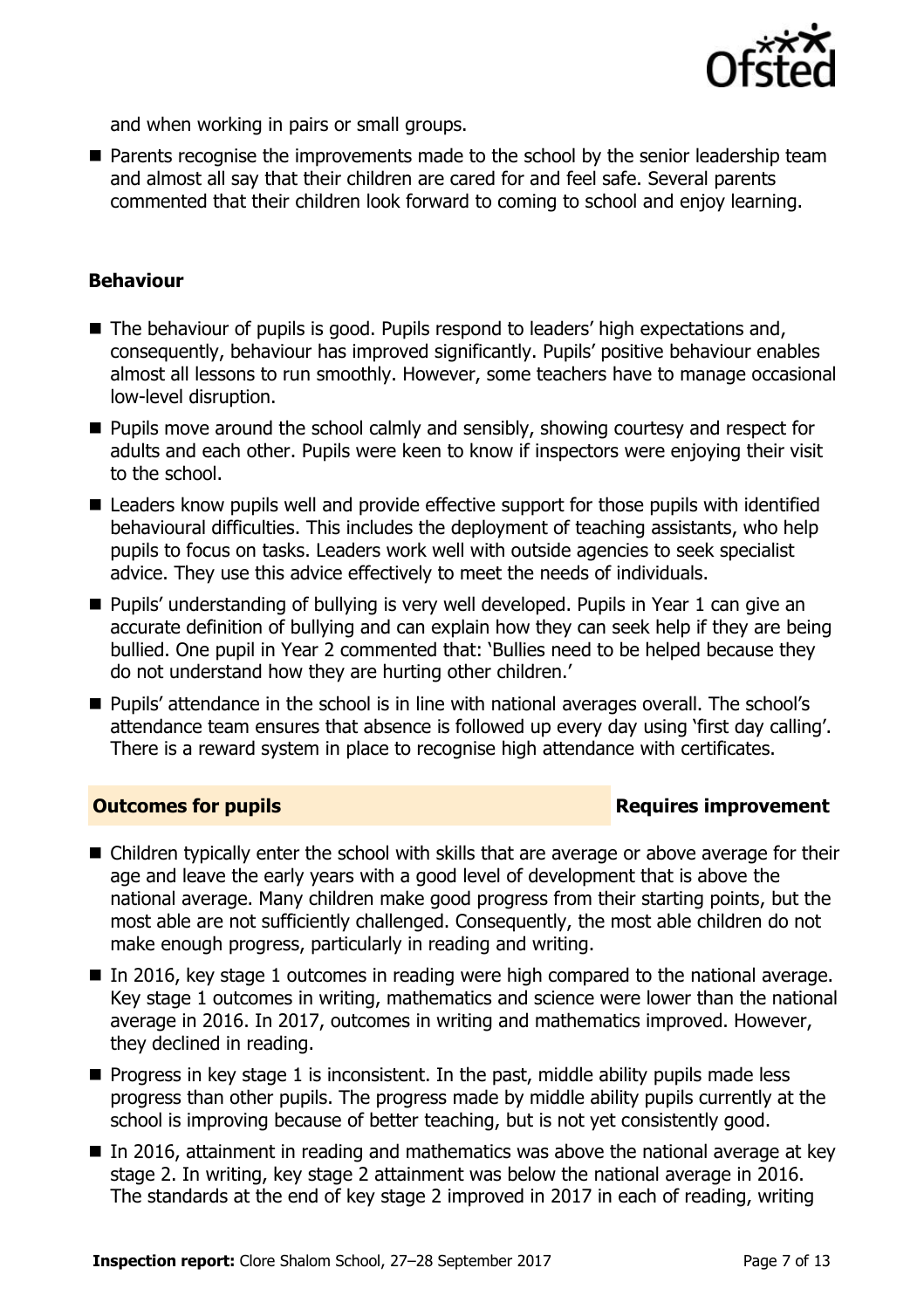

and mathematics.

- Progress in reading, writing and mathematics also improved in 2017 in key stage 2, but there were wide variations for different groups of pupils. For example, middle ability pupils made significantly less progress than higher ability pupils in reading. Disadvantaged pupils made less progress than non-disadvantaged pupils in mathematics.
- Rates of progress for current pupils are improving in reading, writing and mathematics but are not yet good. Leaders recognise the need to add greater challenge for all pupils and particularly the most able.
- Outcomes in subjects other than English and mathematics are not yet good. Leaders' focus on English and mathematics has not been extended to other areas. Leaders have identified the need to improve teaching, learning and assessment across the curriculum so that pupils make better progress across the school.
- In 2017, at the end of key stage 2, the small numbers of disadvantaged pupils at the school made faster progress than non-disadvantaged pupils nationally in reading and writing but slower progress in mathematics. Disadvantaged pupils make good progress from their starting points.
- Pupils who have been identified as having special educational needs and/or disabilities make good progress from their starting points because they are well supported in lessons and receive additional support to address their specific needs.

### **Early years provision**

- The quality of teaching, learning and assessment is inconsistent in the early years. As a result, learning does not always build on the children's starting points so they do not always make the progress they are capable of. For example, the most able children who enter the early years with reading skills which are above that expected for their age are not sufficiently challenged in phonics activities.
- Children typically enter the school with skills that are similar to those of children of the same age or older. The proportion of children moving into Year 1 achieving a good level of development has been consistently higher than the national averages for many years. However, rates of progress vary for different groups of children and the most able children do not always make as much progress as they should. For example, the school's records show that progress in the development of writing skills for the most able children is too slow.
- $\blacksquare$  The quality of interactions between adults and pupils varies. When they work well, adults use questions to enable children to extend learning from the starting point of their play. For example, a group of children playing in the sand tray were encouraged to use a range of implements to fill socks with sand and describe what they saw. On other occasions, adults supervise rather than interact with children. This prevents children from extending their learning as much as they could.
- Although there are opportunities for children to complete activities which build on the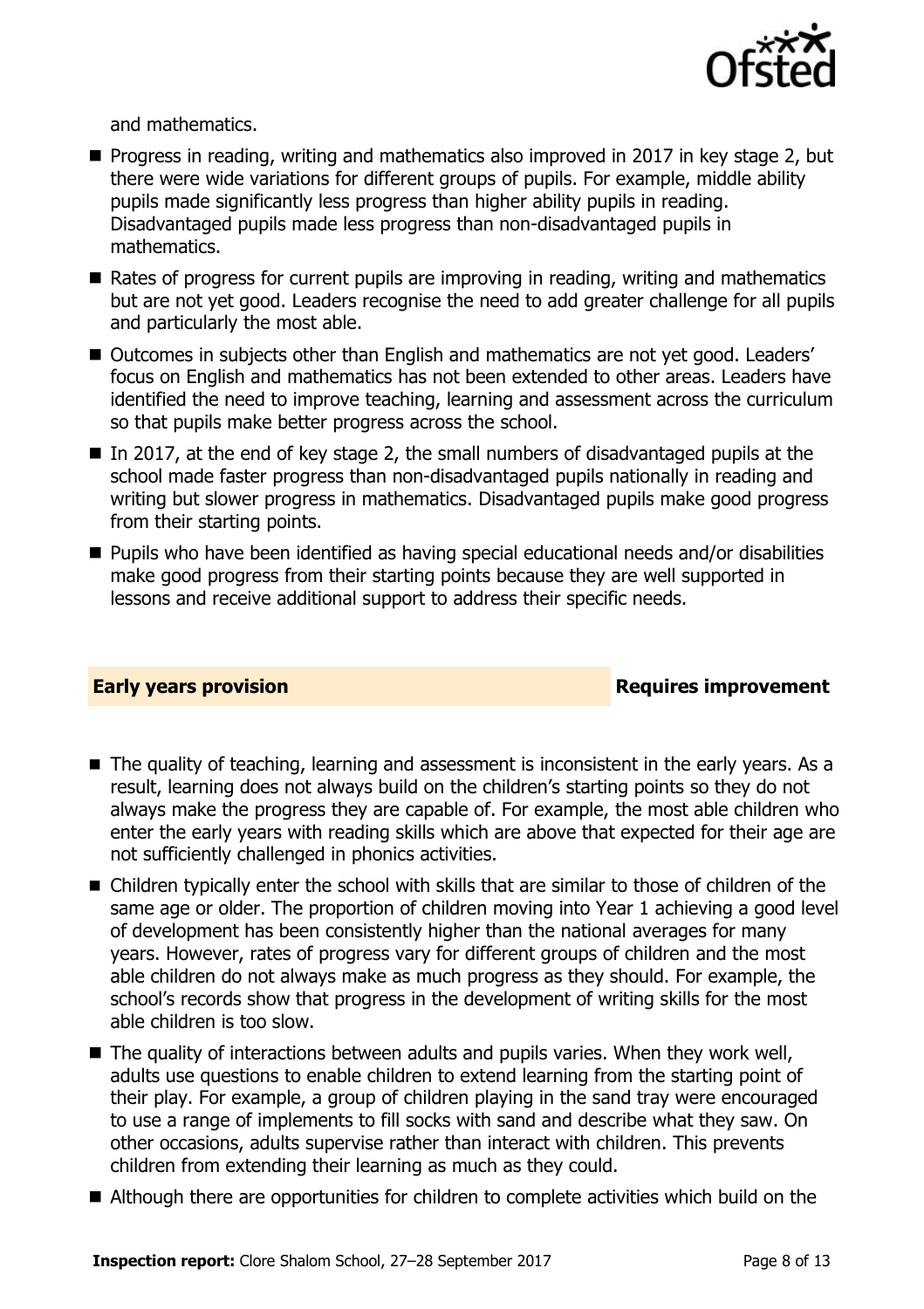

input from class teachers, these are not always planned to take into account the various abilities of the children. For example, a group of children who were using fishing nets to retrieve letters from a water tray were not challenged to practise blending them to make words. They did not build on what they had learned in the earlier phonics lesson.

- Electronic and paper records of children's achievements enable teachers and the early years leader to evidence the standards achieved by each child. However, this information is not always used to plan challenging activities for children.
- Parents have access to children's records and this means that they are well informed about their children's progress and can support them at home.
- Nursery and Reception classes take place in a stimulating environment. Children from both classes share an outside space which is set up to provide activities in all areas of learning. This provides the children with access to a broad range of experiences, which stimulate their interests and enables younger children to learn from older children.
- Children behave well in lessons. Almost all children sustain interest in their chosen activities and play sensibly together. Children work together successfully and this enables them to solve problems, such as how to build an aeroplane.
- Staff make sure that children are safe, both indoors and outside. Routines are established that enable children to make the most of learning opportunities. Close supervision ensures that children use equipment and move around the early years areas safely.
- **Effective support, including one-to-one supervision, is provided for children who have** special educational needs and/or disabilities. This enables these children to access tasks and interact with their classmates successfully.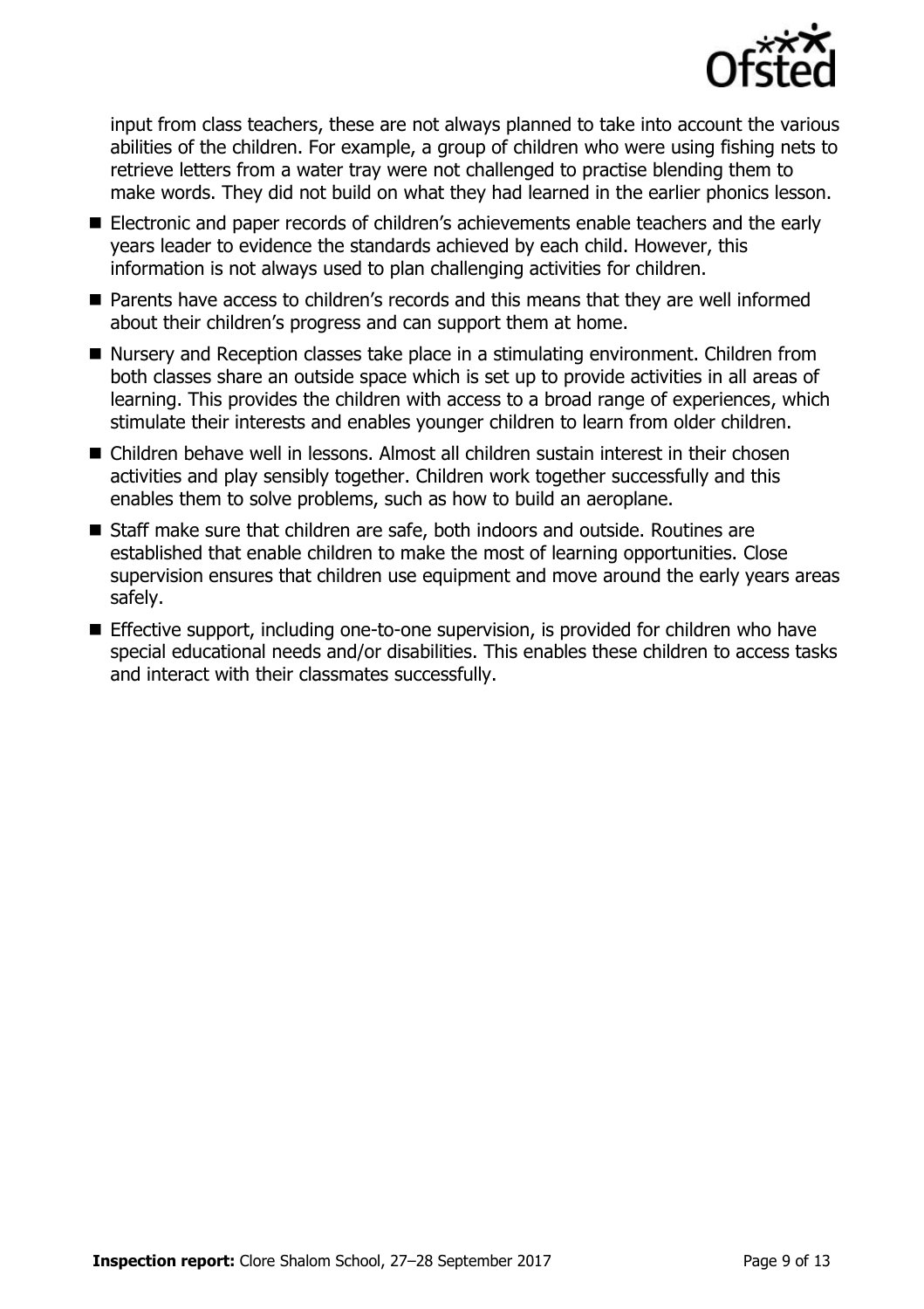

# **School details**

| Unique reference number | 131456        |
|-------------------------|---------------|
| Local authority         | Hertfordshire |
| Inspection number       | 10022971      |

This inspection of the school was carried out under section 5 of the Education Act 2005.

| Type of school                      | Primary                        |
|-------------------------------------|--------------------------------|
| School category                     | Voluntary aided                |
| Age range of pupils                 | 3 to 11                        |
| Gender of pupils                    | Mixed                          |
| Number of pupils on the school roll | 221                            |
| Appropriate authority               | The governing body             |
| Chair                               | Simon Ezequiel                 |
| <b>Headteacher</b>                  | Karen Cohen                    |
| Telephone number                    | 01923855631                    |
| Website                             | www.cloreshalom.herts.sch.uk   |
| <b>Email address</b>                | admin@cloreshalom.herts.sch.uk |
| Date of previous inspection         | 3-4 March 2015                 |

### **Information about this school**

- The school meets requirements on the publication of specified information on its website.
- Clore Shalom Primary School is an average-sized primary school.
- **Most pupils are from the Jewish community.**
- The proportion of pupils who speak English as an additional language is below average.
- Most pupils are of White British heritage.
- The proportion of disabled pupils and those who have special educational needs and/or disabilities is around the national average.
- The proportion of pupils who are disadvantaged and supported by the pupil premium is well below average.
- The school meets the government's current national floor standards, which set the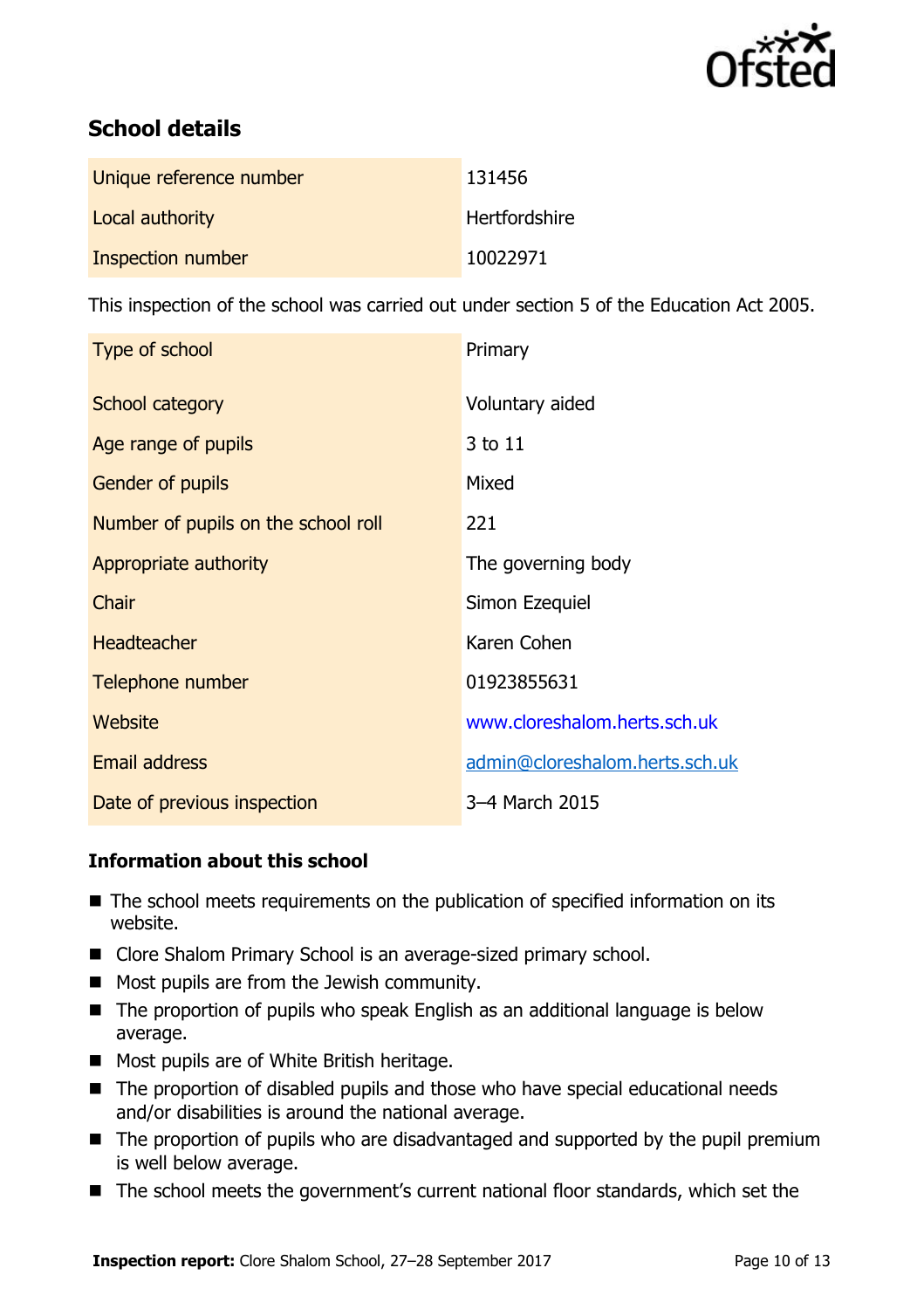

minimum requirements for pupils' attainment and progress.

■ The headteacher was appointed in January 2017.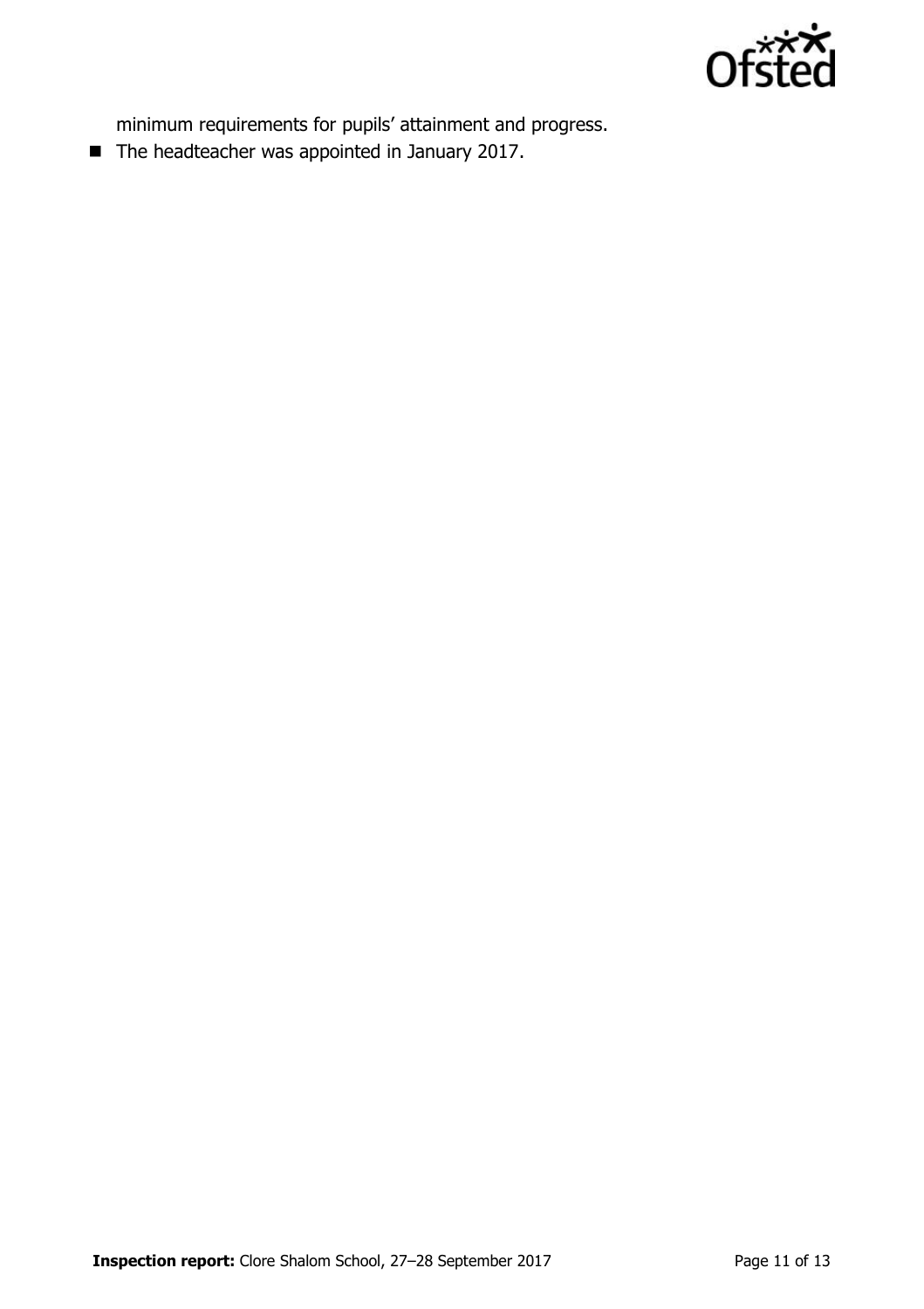

# **Information about this inspection**

- Inspectors observed teaching and learning in every class. Some observations were completed jointly with the headteacher and deputy headteacher.
- Inspectors looked through a range of pupils' work in different subjects.
- **Inspectors spoke to two groups of pupils and had discussions with other pupils around** the school, including at break times.
- Inspectors considered the views of 131 parents who completed Ofsted's online survey, Parent View, and those who met with inspectors at the end of the school day.
- Inspectors made observations of pupils' behaviour at lunchtime, when pupils were moving in and around the school and during lessons.
- Meetings were held with staff, governors, senior leaders and representatives from the local authority.
- Meetings were also held with the school's leaders of English, mathematics and early years, and with the two special educational needs coordinators.
- Inspectors considered a range of documentation, including information relating to pupils' attainment and progress and leaders' evaluation of the school's performance and areas for development.
- Inspectors looked at behaviour records, including records of bullying incidents.
- Inspectors reviewed safeguarding documentation and how this related to daily practice, as well as speaking with staff and pupils.

### **Inspection team**

Keith Pullen, lead inspector **Constanting Constanting Constanting Constanting Constanting Constanting Constanting Constanting Constanting Constanting Constanting Constanting Constanting Constanting Constanting Constanting** 

**Jo Coton Coton Contract Contract Contract Contract Contract Contract Contract Contract Contract Contract Contract Contract Contract Contract Contract Contract Contract Contract Contract Contract Contract Contract Contract**